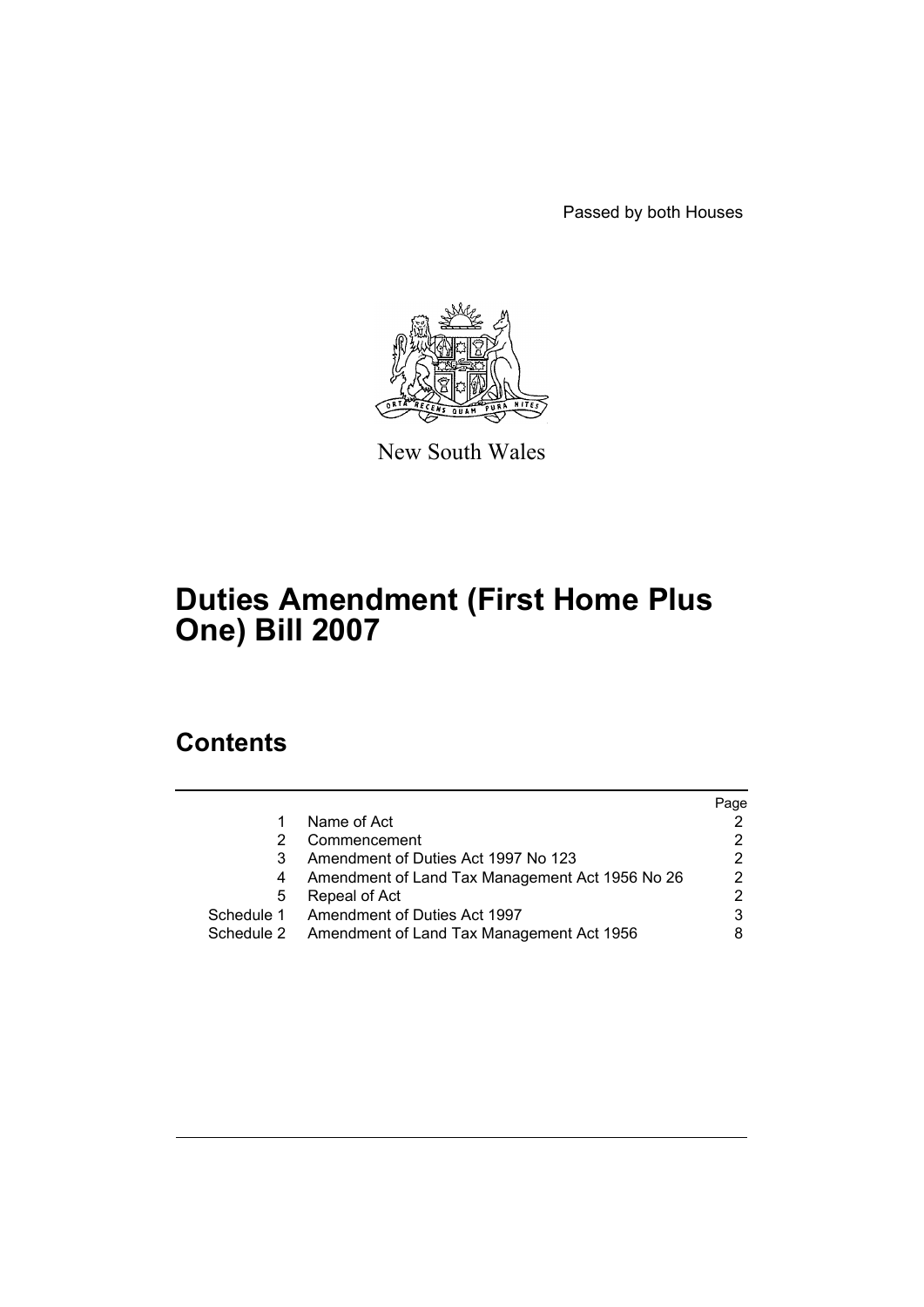*I certify that this public bill, which originated in the Legislative Assembly, has finally passed the Legislative Council and the Legislative Assembly of New South Wales.*

> *Clerk of the Legislative Assembly. Legislative Assembly, Sydney, , 2007*



New South Wales

## **Duties Amendment (First Home Plus One) Bill 2007**

Act No , 2007

An Act to amend the *Duties Act 1997* and the *Land Tax Management Act 1956* to extend a duty and land tax concession to shared equity arrangements between first home owners and other persons.

*I have examined this bill and find it to correspond in all respects with the bill as finally passed by both Houses.*

*Assistant Speaker of the Legislative Assembly.*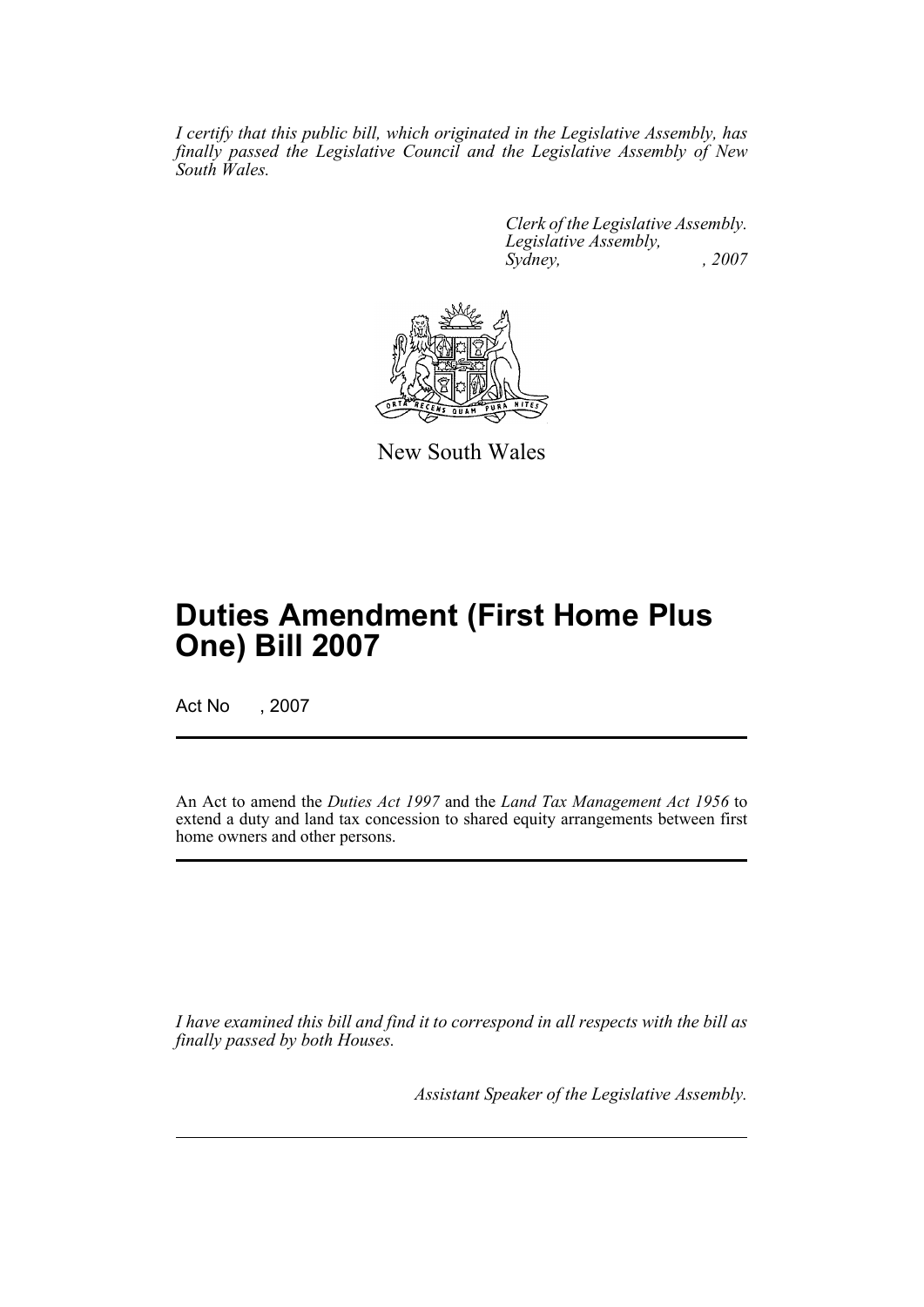#### <span id="page-2-0"></span>**The Legislature of New South Wales enacts:**

#### **1 Name of Act**

This Act is the *Duties Amendment (First Home Plus One) Act 2007*.

#### <span id="page-2-1"></span>**2 Commencement**

This Act commences on the date of assent to this Act.

#### <span id="page-2-2"></span>**3 Amendment of Duties Act 1997 No 123**

The *Duties Act 1997* is amended as set out in Schedule 1.

#### <span id="page-2-3"></span>**4 Amendment of Land Tax Management Act 1956 No 26**

The *Land Tax Management Act 1956* is amended as set out in Schedule 2.

#### <span id="page-2-4"></span>**5 Repeal of Act**

- (1) This Act is repealed on the day following the day on which this Act commences.
- (2) The repeal of this Act does not, because of the operation of section 30 of the *Interpretation Act 1987*, affect any amendment made by this Act.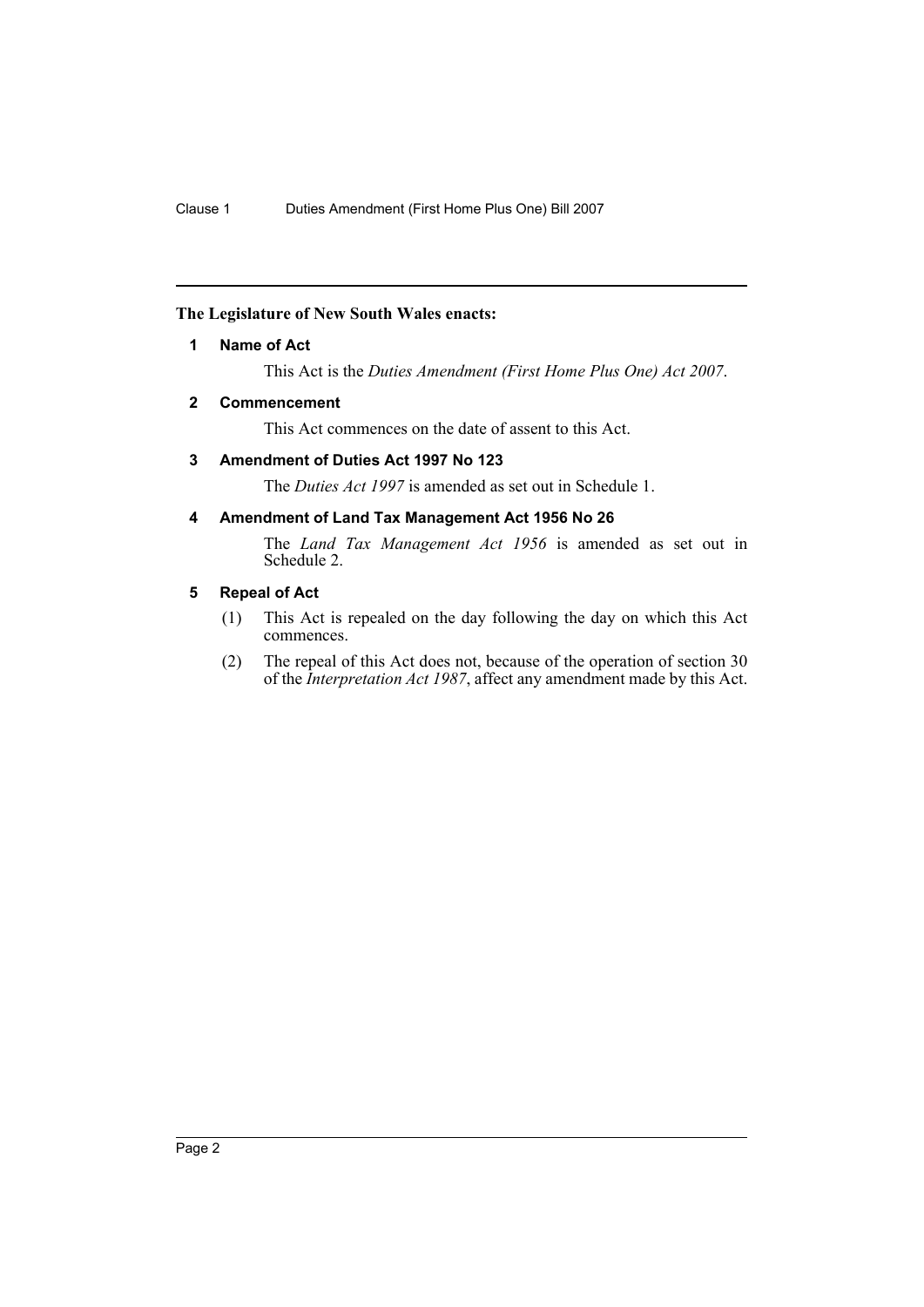Amendment of Duties Act 1997 New York 1997 New York 1997 New York 1997

## <span id="page-3-0"></span>**Schedule 1 Amendment of Duties Act 1997**

(Section 3)

**[1] Section 71 Restrictions on eligibility—previous ownership of residential property or first home concession**

Omit section 71 (1)–(3). Insert instead:

- (1) A purchaser or transferee under an agreement or transfer may apply under the scheme, but will be eligible only if the purchaser or transferee is a first home owner.
- (2) A *first home owner* is an individual:
	- (a) who has not at any time owned residential property in Australia (either solely or with someone else) and has not previously been a party to an application under the scheme that was approved by the Chief Commissioner, and
	- (b) whose spouse (if any) has not at any time owned residential property in Australia (either solely or with someone else) and has not previously been a party to an application under the scheme that was approved by the Chief Commissioner.

#### **[2] Section 71 (6)**

Omit "may be disregarded if the Chief Commissioner is satisfied that".

Insert instead "is to be disregarded if".

#### **[3] Section 71 (6) (b)**

Omit the paragraph. Insert instead:

(b) the ownership share in the property to which the application relates that is being acquired by purchasers or transferees who own or have owned other residential property, or have previously been a party to an application, does not exceed 5%.

#### **[4] Section 73 Ineligible persons**

Omit "is eligible or would be eligible if he or she were the purchaser" from section 73 $(2)$  $(a)$ .

Insert instead "is a first home owner who will be occupying the home to which the agreement or transfer relates as a principal place of residence in accordance with the residence requirement under section 76".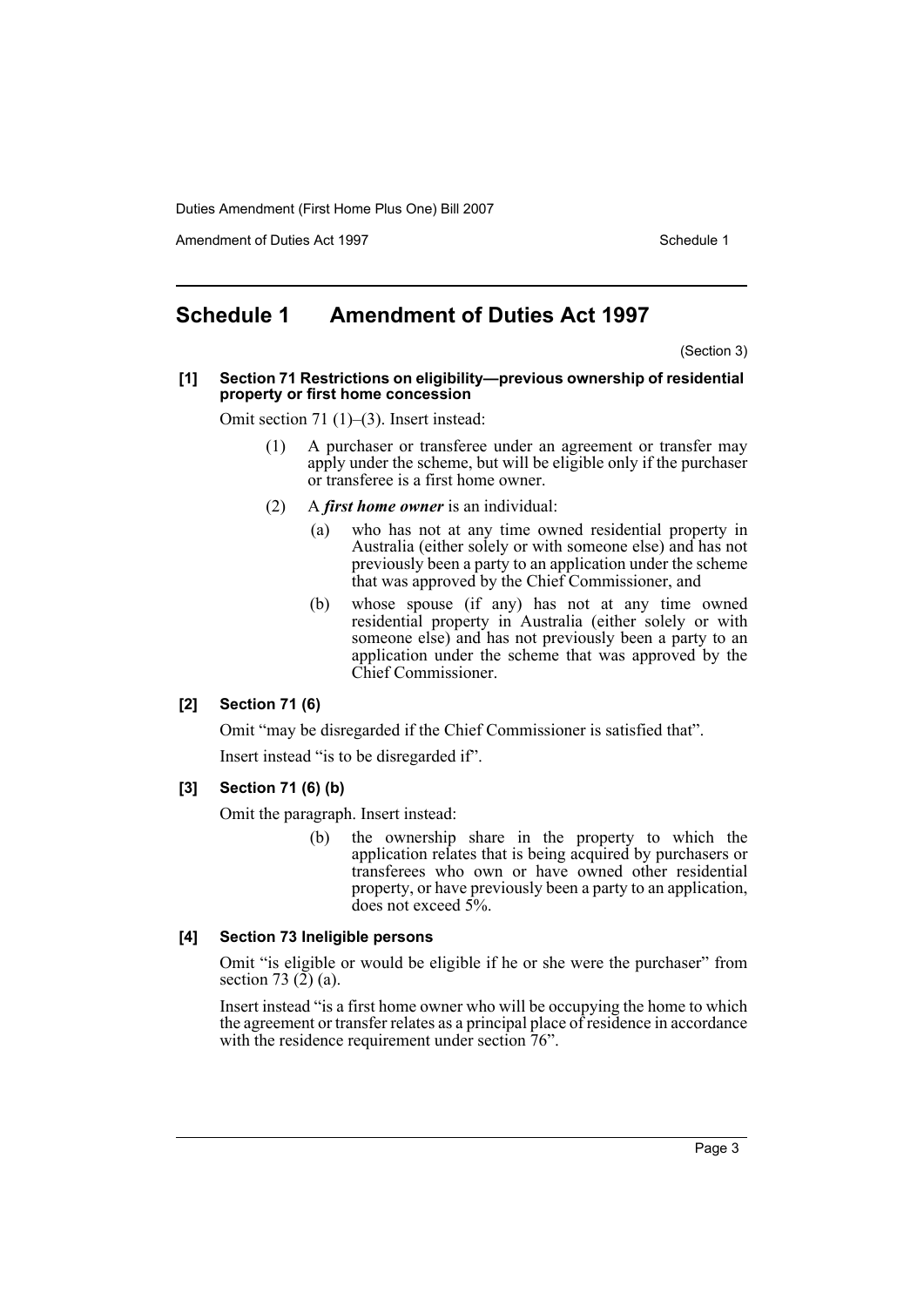Schedule 1 Amendment of Duties Act 1997

#### **[5] Section 73 (2) (b)**

Omit "is eligible". Insert instead "is a first home owner".

#### **[6] Section 73 (6)**

Omit the subsection. Insert instead:

(6) If there is more than one purchaser or transferee under an agreement or transfer and at least one of them is a first home owner who is an Australian citizen or permanent resident, the other purchasers or transferees are exempt from compliance with subsection (5).

#### **[7] Section 73A**

Insert after section 73:

#### **73A Application of eligibility criteria to joint purchasers and transferees**

- (1) If there is more than one purchaser or transferee under an agreement or transfer, they may apply under the scheme, but the agreement or transfer will be eligible under the scheme only if all of the purchasers or transferees are eligible under the scheme.
- (2) This section is subject to section 80AA. **Note.** Section 80AA allows a limited duty concession under the scheme to be claimed in respect of residential property that is purchased subject to a shared equity arrangement between a first home owner and a person who is not a first home owner.

#### **[8] Section 76 Residence requirement**

Omit "the person or persons who are" in section 76 (1). Insert instead "the first home owner or one of the first home owners who is".

#### **[9] Section 76 (2) (a) and (b)**

Omit "the person or persons" wherever occurring. Insert instead "a first home owner".

#### **[10] Section 76 (3)**

Omit "the person or persons who are acquiring it as their".

Insert instead "the first home owner or one of the first home owners who is acquiring it as a".

#### **[11] Section 76 (4)**

Omit the subsection.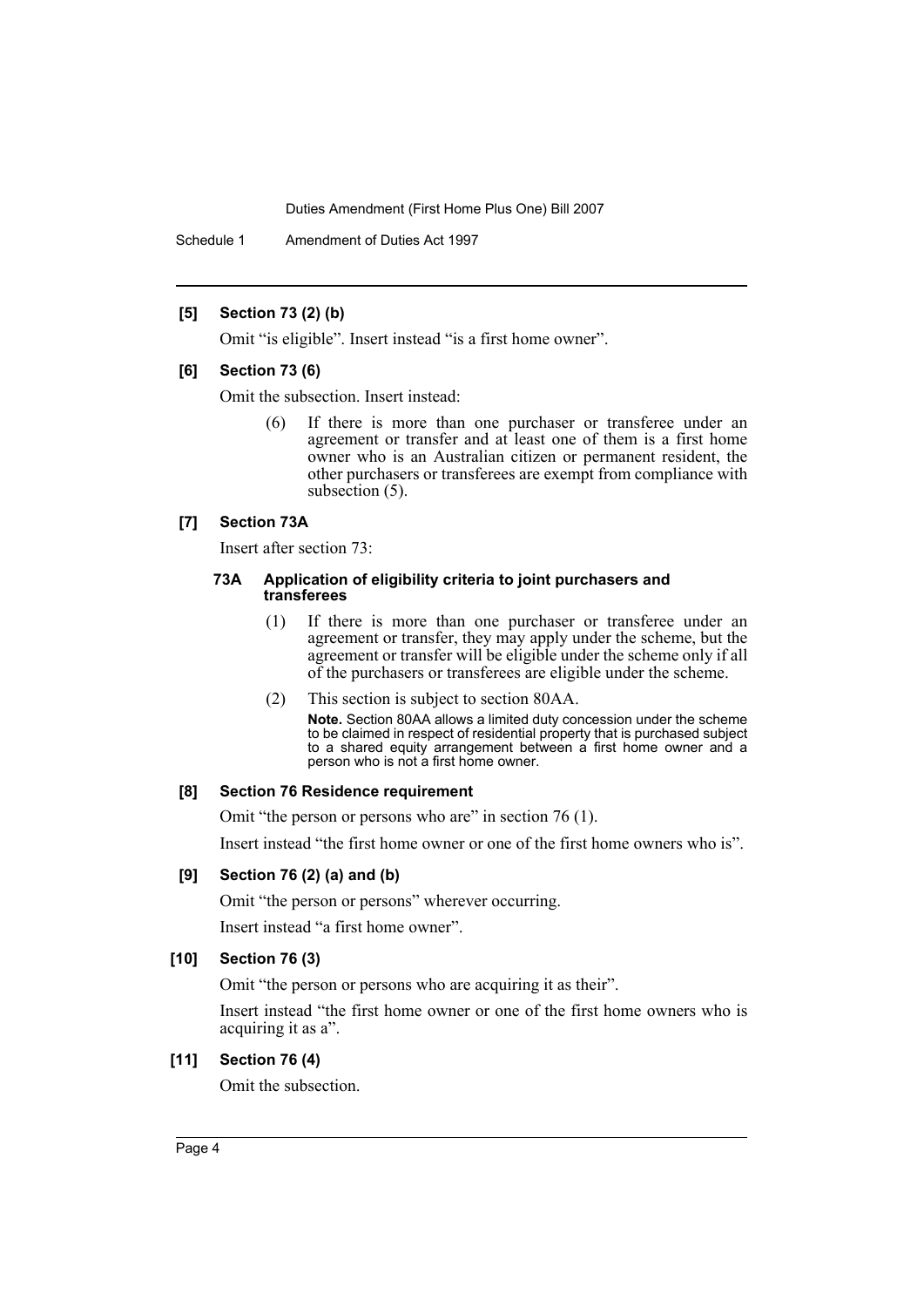Amendment of Duties Act 1997 New York 1997 New York 1997 New York 1997

#### **[12] Section 77 Eligible mortgages**

Omit section 77 (1). Insert instead:

- (1) A mortgage is eligible if:
	- (a) it is given to assist the financing of a purchase under an agreement or transfer that is eligible under the scheme, and
	- (b) the purchaser or purchasers under the agreement or transfer are eligible under the scheme (including if the agreement or transfer is eligible under the scheme for a shared equity concession).

#### **[13] Section 80 Duty payable if application approved**

Insert after section 80 (2):

(3) This section does not apply in respect of an agreement or transfer that is eligible under the scheme only for a shared equity concession.

#### **[14] Section 80AA**

Insert after section 80:

#### **80AA Special concession for shared equity arrangements**

- (1) If there is more than one purchaser or transferee under an agreement or transfer, and one or more of them is a first home owner, but the agreement or transfer is not eligible under the scheme because one or more of the other purchasers or transferees is not eligible under the scheme, the agreement or transfer may still be eligible for a duty concession under the scheme (a *shared equity concession*).
- (2) In order to be eligible for a shared equity concession:
	- (a) the purchasers or transferees who are first home owners must acquire not less than a 50% share in the ownership of the property, and
	- (b) the agreement or transfer must be an agreement or transfer that would be eligible under the scheme if the first home owners were the sole purchasers or transferees under the agreement or transfer.
- (3) If an application concerning an agreement or transfer that is eligible under the scheme for a shared equity concession is approved, duty is chargeable as follows:

 $D = R \times (100\% - E) + E \times C$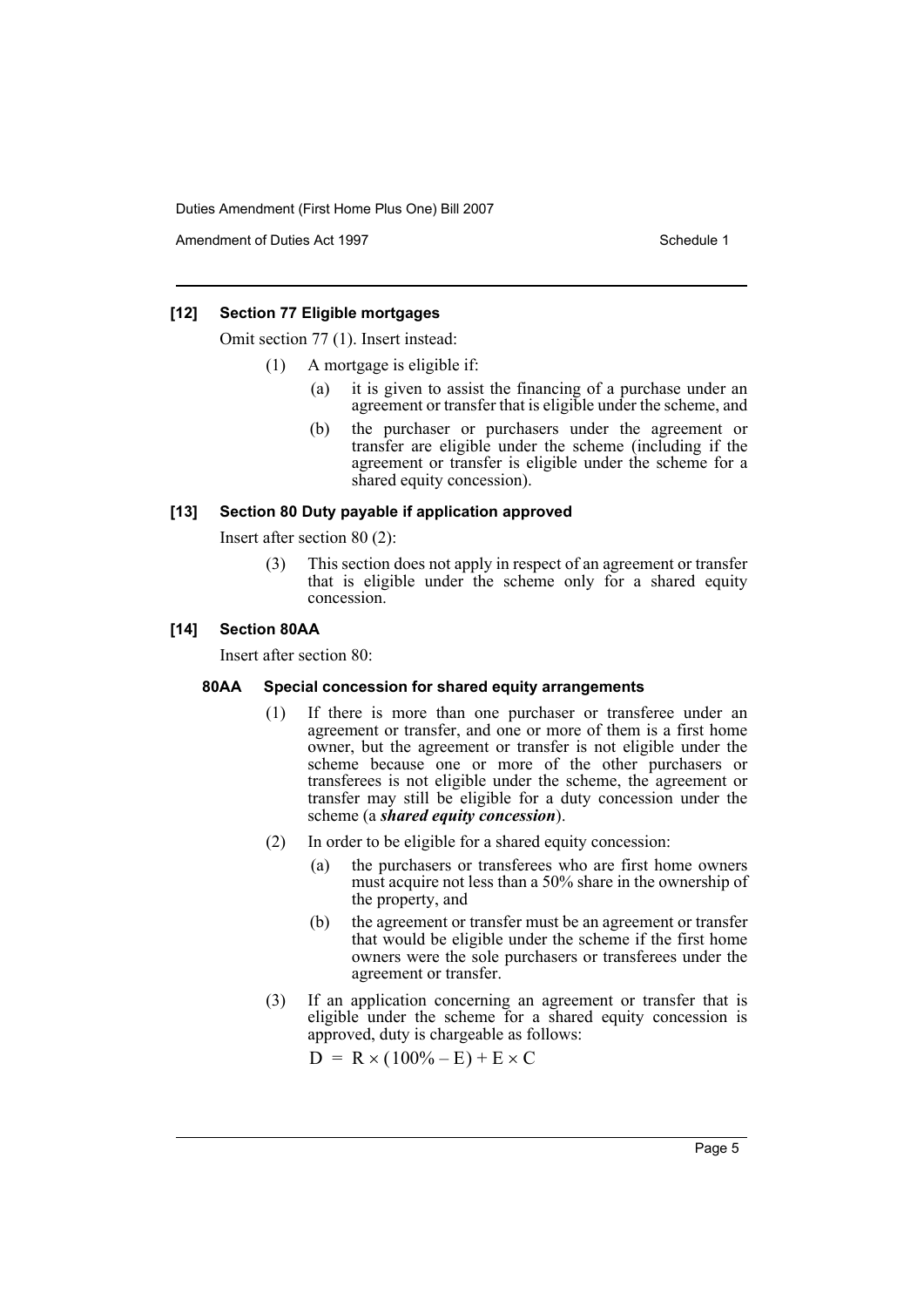Schedule 1 Amendment of Duties Act 1997

where:

*D* is the duty chargeable.

*R* is the duty that would be chargeable on the dutiable value of the property if this Subdivision did not apply in respect of the agreement or transfer.

*E* is the ownership share in the property of the first home owner or owners, expressed as a percentage.

*C* is the duty (if any) that would be chargeable under section 80 on the agreement or transfer if that section applied in respect of the agreement or transfer.

- (4) Despite anything to the contrary in this section, an agreement or transfer under which one or more of the purchasers or transferees is a company is not eligible under the scheme for a shared equity concession if the Chief Commissioner is satisfied that the application relating to that agreement or transfer should not be approved for any good reason.
- (5) To avoid doubt, a reference in this Subdivision (except section 80) to an application that has been approved under the scheme includes an application that has been approved under the scheme because of eligibility for a shared equity concession.

#### **[15] Section 80A Definitions**

Insert in alphabetical order:

*first home owner* has the meaning given by section 71.

*shared equity concession* has the meaning given by section 80AA.

#### **[16] Schedule 1 Savings, transitional and other provisions**

Insert at the end of clause 1 (1):

*Duties Amendment (First Home Plus One) Act 2007*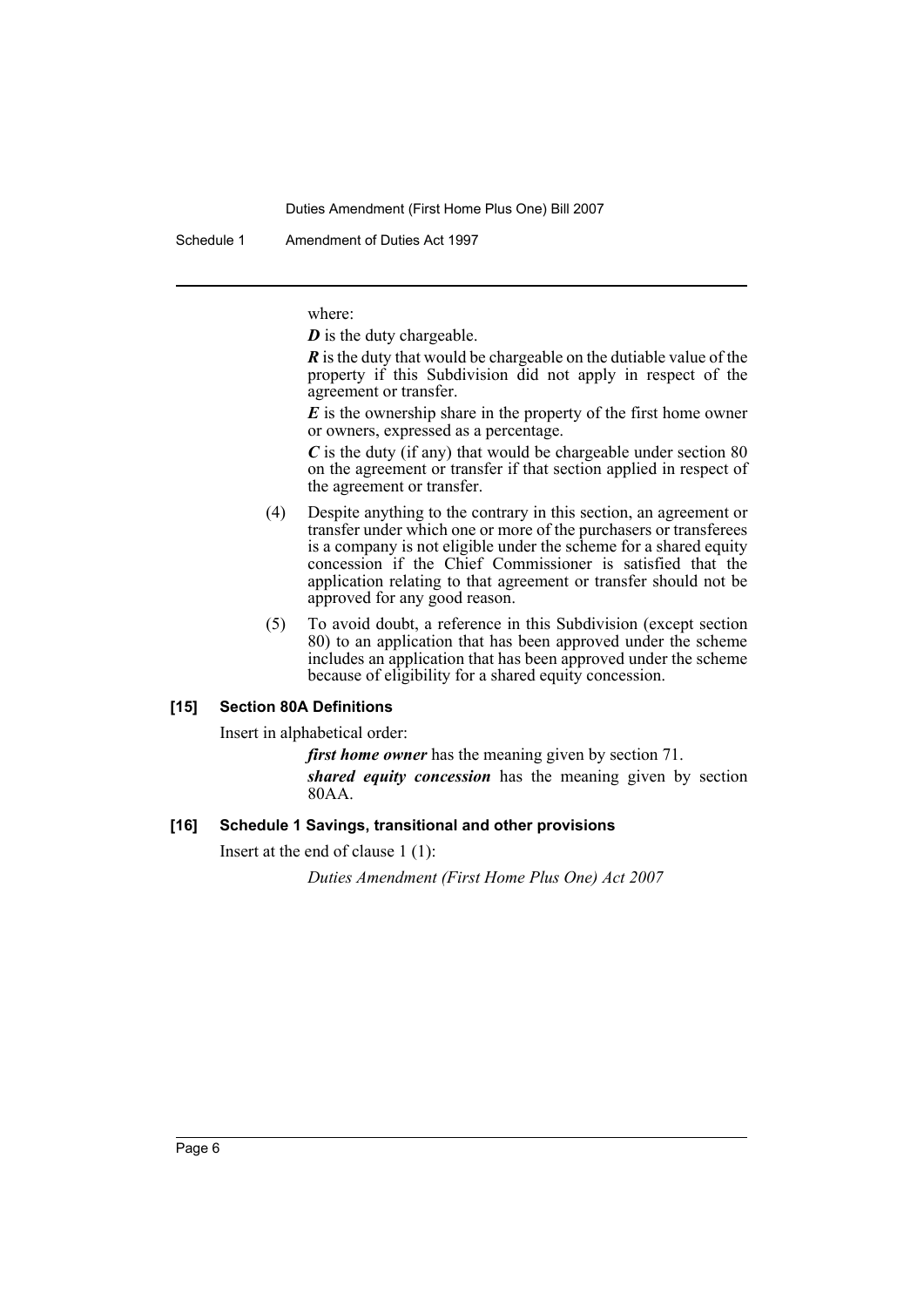Amendment of Duties Act 1997 New York 1997 Network 1997

#### **[17] Schedule 1, Part 26**

Insert after Part 25:

## **Part 26 Provisions consequent on enactment of Duties Amendment (First Home Plus One) Act 2007**

#### **64 Application of shared equity concession**

- (1) The First Home Plus amendments apply in respect of the following:
	- (a) agreements for sale or transfer entered into on or after 1 May 2007,
	- (b) transfers that occur on or after 1 May 2007 (except where made in conformity with an agreement for sale or transfer entered into before 1 May 2007),
	- (c) mortgages over land the subject of those agreements or transfers.
- (2) Accordingly, a shared equity concession under Subdivision 1 of Division 1 of Part 8 of Chapter 2 applies only in respect of the agreements, transfers and mortgages referred to in subclause (1), despite section 70.
- (3) Anything done or omitted to be done on or after 1 May 2007 and before the date of assent to the *Duties Amendment (First Home Plus One) Act 2007* that would have been validly done or omitted if the First Home Plus amendments had been in force at the time that it was done or omitted is taken to have been validly done or omitted.
- (4) For the purposes of this clause, the *First Home Plus amendments* means the amendments made to Subdivision 1 of Division 1 of Part 8 of Chapter 2 by the *Duties Amendment (First Home Plus One) Act 2007*.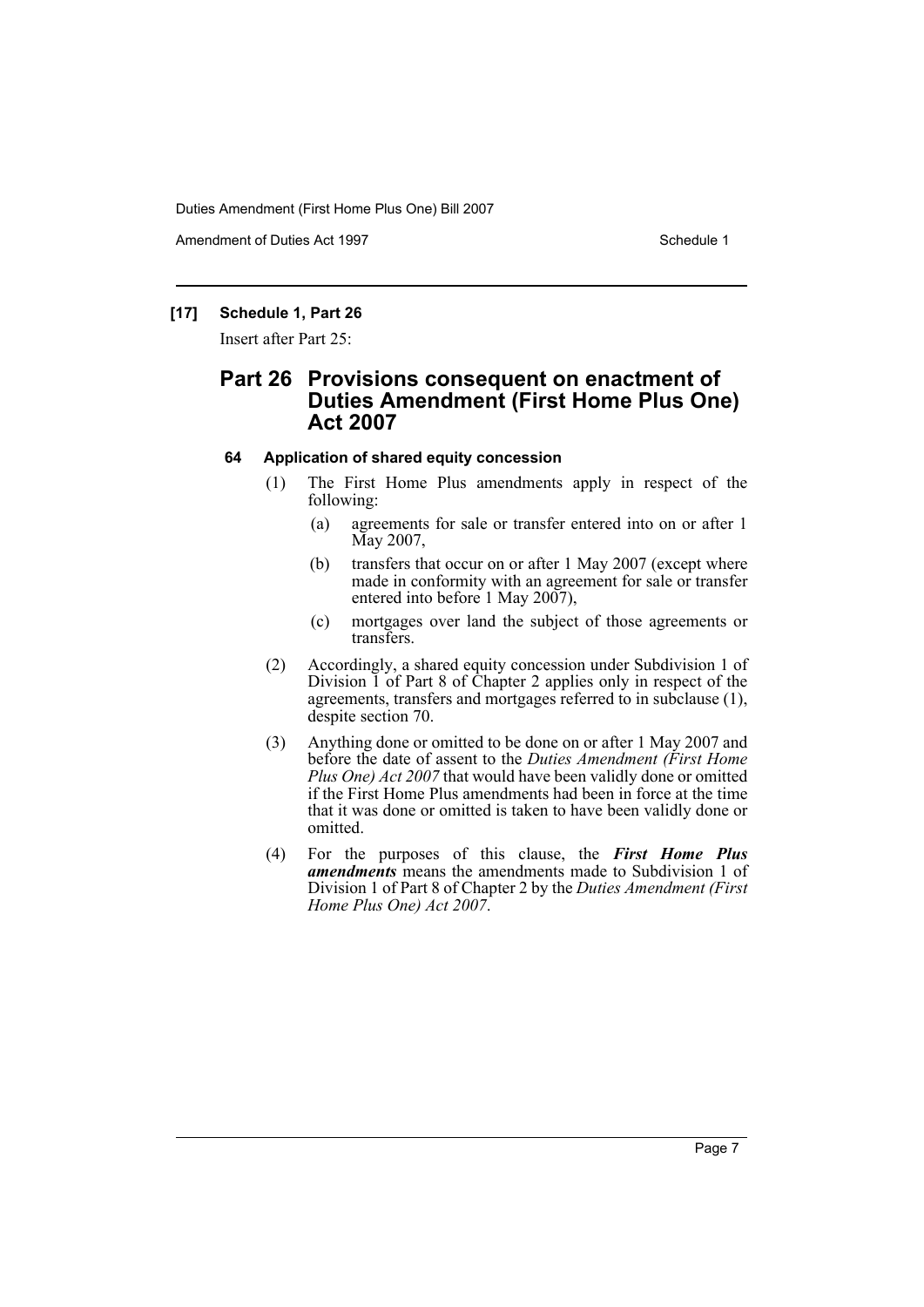Schedule 2 Amendment of Land Tax Management Act 1956

### <span id="page-8-0"></span>**Schedule 2 Amendment of Land Tax Management Act 1956**

(Section 4)

#### **[1] Schedule 1A Principal place of residence exemption**

Insert after clause 10:

#### **10A Concession for first home owners who purchase under shared equity arrangements**

- (1) The principal place of residence exemption extends to land used and occupied as the principal place of residence of a natural person who owns the land, even if the land is jointly owned by a disqualified person, if:
	- (a) the agreement or transfer under which the land was acquired by the natural person was eligible under the First Home Plus scheme for a shared equity concession, and
	- (b) an application in respect of the agreement or transfer under the First Home Plus scheme is approved by the Chief Commissioner.
- (2) For the purposes of this clause, a *disqualified person* means:
	- (a) a company, other than a trustee company acting in its representative capacity or a company acting in its capacity as trustee of a concessional trust, or
	- (b) a person who is a trustee acting in the person's capacity as trustee of a special trust.

**Note.** Under clause 11, the principal place of residence exemption cannot be claimed in respect of land that is jointly owned by a disqualified person except in specified circumstances. This clause provides for a further exception to that general principle.

- (3) However, the principal place of residence exemption does not extend to a disqualified person or to the interest of a disqualified person in the land, and clause 2 (3) does not apply to the disqualified person.
- (4) Accordingly, a disqualified person who jointly owns the land is liable to be assessed for taxation under this Act in respect of the land, as provided for by section 27, exclusive of the interest of any joint owner who is exempt from taxation under the principal place of residence exemption or under clause 2 (3).